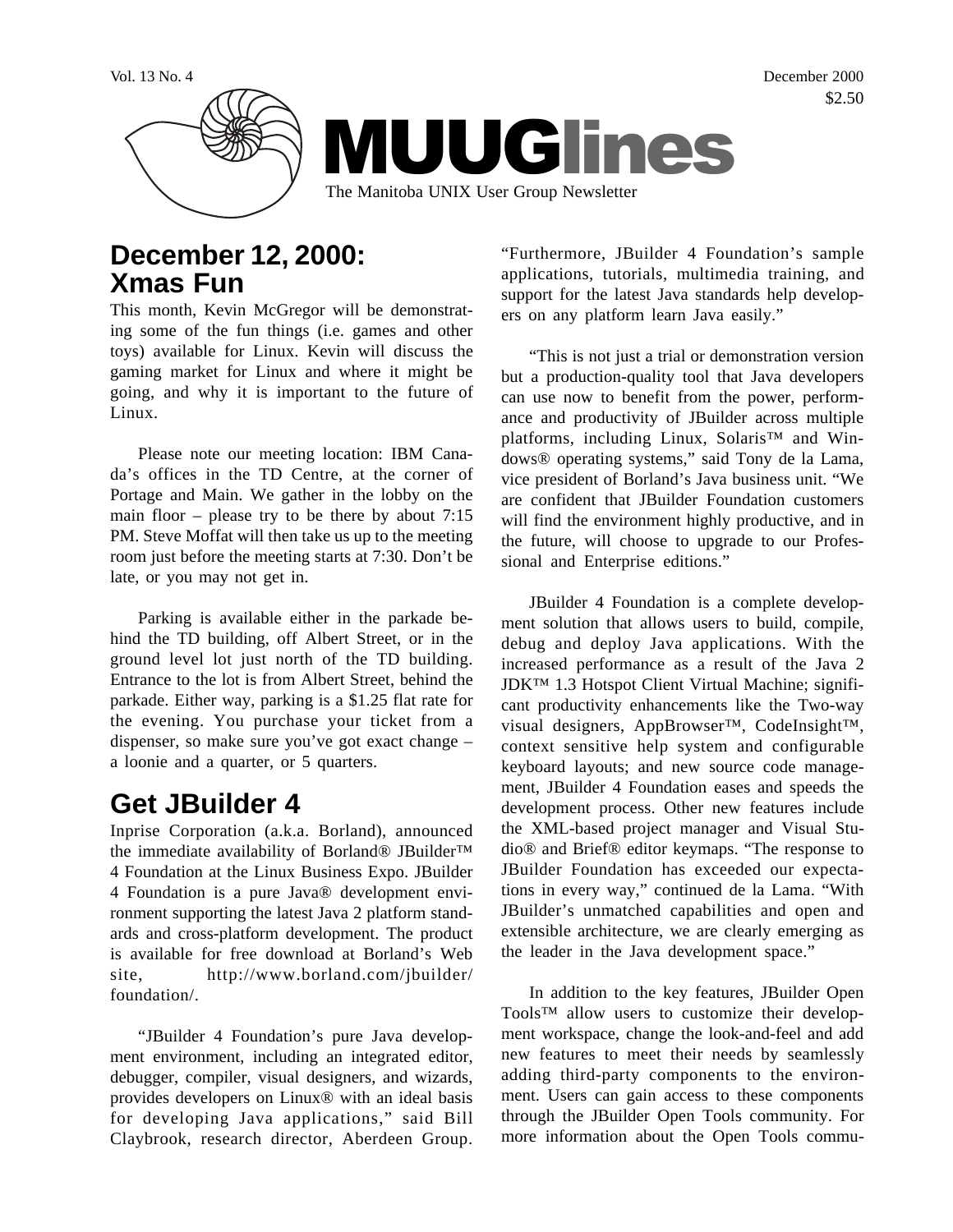nity, please visit http://www.borland.com/jbuilder. JBuilder's success continues to grow dramatically, as it recently won major awards from Java Pro, JavaWorld and Software Development Magazine, three leading industry publications.

#### **More on JBuilder™ 4 Foundation**

JBuilder 4 Foundation is ideally suited for Java technology developers who want a high productivity integrated development environment (IDE) to more easily create cross-platform Java applications. JBuilder 4 Foundation allows users to rapidly develop, compile, run and debug applications using JBuilder visual tools, as well as through traditional coding methods.

Key product features include the AppBrowser, to simplify code management; CodeInsight to reduce syntax errors and speed coding; the Java 2 platform graphical debugger; and Two-Way-Tools™ for Pure Java. Additionally, users can customize and extend the environment to suit their development needs using the Open Tools API, which aims to enable easier integration of tools and components from third party vendors. A detailed list of features included in JBuilder 4 Foundation is located at http://www.borland.com/jbuilder.

### **EnFuzion Demo**

Turbolinux, Inc., the leader in high-performance Linux for Internet infrastructure solutions, demonstrated the power of its EnFuzion software by breaking Microsoft NT passwords at product demonstrations during Linux Business Expo at Comdex in Las Vegas in November.

EnFuzion, deployed at major sites worldwide, including global financial institutions, national laboratories, telecommunication companies, semiconductor firms, consumer goods and biotechnology companies, is a new technology based on harnessing idle CPU cycles on workstations and servers in a network to deliver supercomputing performance. Customer typically use EnFuzion to speed up applications 100 times and more to solve massive computational problems in fields such as risk management, biotechnology, semiconductor research and financial modeling without the need to buy more computers. EnFuzion runs on Linux, Windows NT and all major Unix operating systems.

At Comdex in Las Vegas, Turbolinux demonstrated the power of EnFuzion by "cracking" fivecharacter NT passwords in less than a minute using an application freely available on the Internet. The demonstration was run on a small network of computers in the Turbolinux booth. EnFuzion can easily scale to solve much larger computational challenges and is already deployed at customer sites running on networks of more than 1,000 computers.

Turbolinux does not endorse breaking passwords on Microsoft software or any other products. *[We don't endorse breaking passwords, either, but we note strictly for comparison that a 700 MHz Athlon can go through all 5-character passwords using a combination of 26 letters and 10 digits in 46 seconds. This includes lowercase and uppercase, as NT servers tend to also store LANMAN-style uppercase-only passwords. –Ed.]*

#### **Test Eazel**

Eazel Inc., the developer of software and services to make computers easier to use, announced in early November that it is unveiling its Network User Environment, which includes a "sneak preview" of its Internet-based Eazel Services integrated with the company's new preview of the Nautilus software environment. This unveiling brings computer users significantly closer to a new era of computing that naturally extends the user environment by embracing and leveraging the possibilities of the Internet. The sneak preview is available for the GNOME environment on Linux and is available for free download at http:// www.eazel.com.

With this announcement, Eazel has reached a key milestone in delivering on its mission to make computers easier to use. The integration of the Nautilus software environment with Eazel services is a major first step towards improving the way people maintain their systems, manage information, and interact with others.

"A decade ago most people used computers to write papers and build spreadsheets," said Mike Boich, chief executive officer of Eazel Inc. "Today we're using them to send e-mail and instant messages, shop on-line and hold virtual business meet-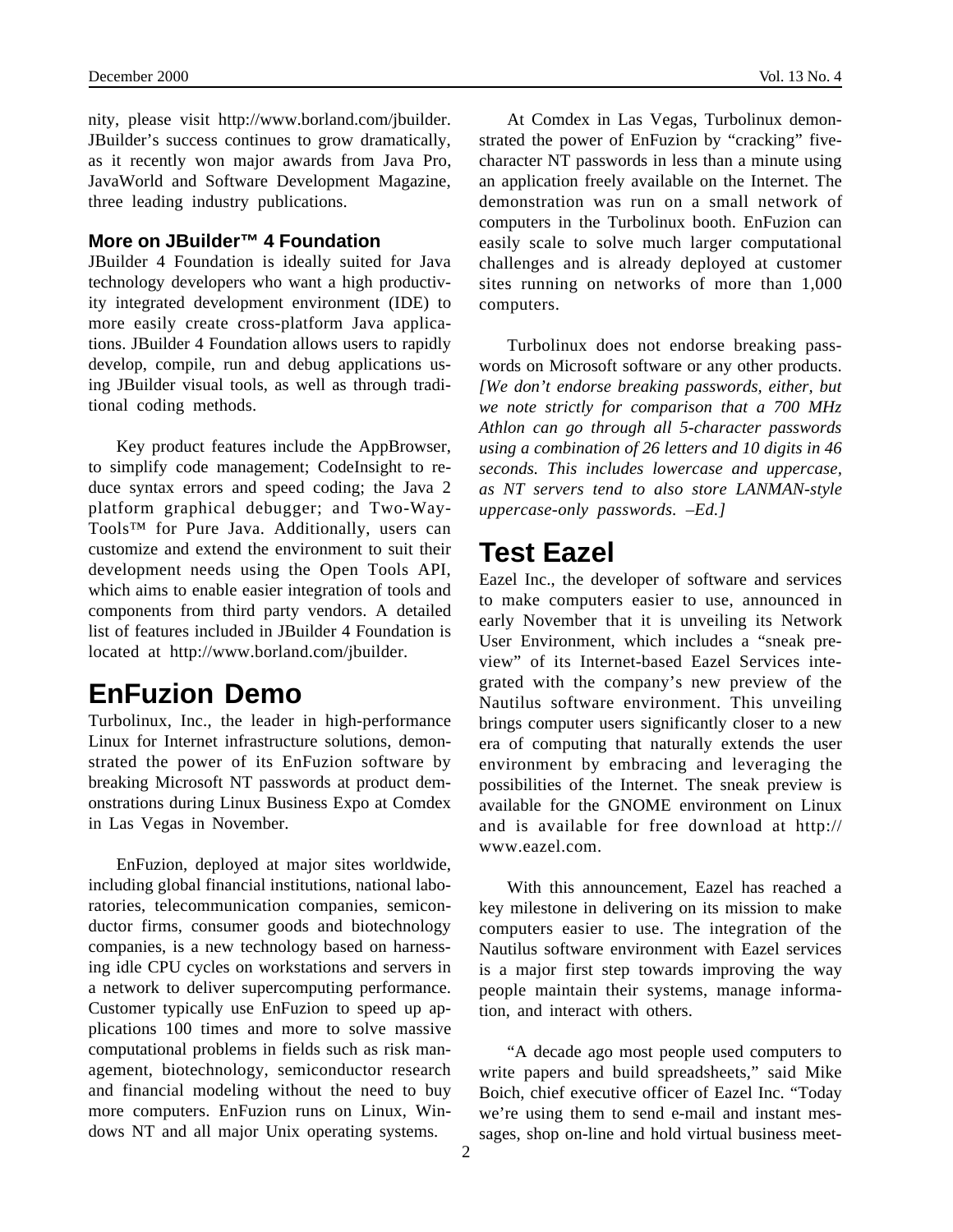ings. This shift in mainstream computing towards the network has provided Eazel with an opportunity to deliver an entirely new and much richer experience to the user. With the delivery of Eazel Services and the Nautilus environment, we have taken the first step towards achieving that goal."

The release of Eazel Services signals a new wave of innovation in computing by providing users with an enriched computing environment. Eazel is providing users with a sneak preview of the first two of these services today, the Eazel Software Catalog and Eazel Online Storage. Both services are free and available to Linux users.

The Software Catalog provides users with easy, one-click installation of applications from a comprehensive Linux software library. The Catalog includes free software that has been certified by Eazel Labs, Eazel's software installation certification group.

Unlike traditional download sites, when an Eazel user clicks the download button for software listed in the Catalog, the installer reviews the user's distribution, version and current system and automatically installs the chosen program as well as any necessary dependencies. Not only does this service make installing upgrades dramatically easier, it also ensures continuity and stability across the entire system.

Eazel's Online Storage makes Web storage transparent to the user by integrating it with the user's local desktop allowing the user to safely back-up files online and access them from any computer with a browser. Eazel is offering each Nautilus user 25 MB of free online disk space. This storage space allows users to seamlessly move files, folders or even entire directories of information smoothly between their desktop environment and external storage areas hosted by Eazel.

Nautilus is the window to a network user environment that integrates access to files, applications, media, Internet-based services and the Web to deliver a dynamic and rich user experience. Nautilus is an open source project being developed under the GPL (GNU Public License) and is a core component of the GNOME desktop project. Eazel is a member of the GNOME Foundation.

As opposed to other static user interfaces that only give glimpses of information content through icons associated with their file type, Nautilus "thumbnails" most file types by displaying the content of a file in the file icon. For example, if the file contains an image, the icon is a miniature version of the image, if the file contains a document, the icon displays the first few lines of text; or if the file contains music, the music is played when the user passes the cursor over the icon.

Nautilus also helps users manage and organize their files more easily by letting them "zoom in" to see more file detail, such as name or type. In addition, the Nautilus environment makes locating items an easy and intuitive process by employing a browser-based navigation and search system for both local and remote files. The comprehensive customization features of Nautilus allow end users to personalize their system to their individual preferences.

Nautilus allows users to simplify their user environment by adjusting the amount of system and file detail that Nautilus displays. For example, while computer professionals or hobbyists may be interested in seeing detailed system and file data, novice users may prefer to view basic information only.

Additionally, for users to further personalize their computing environment, Eazel has created a polished look and feel for Nautilus by providing users with high quality fonts and graphics and enabling them to customize their desktop by allowing simple drag and drop customization for color and design.

Users who download the software at http:// www.eazel.com/download will also be given a sneak preview of Eazel Services. Eazel encourages end users, system administrators and developers to download the software and provide their feedback. Eazel also welcomes developers who want to help contribute to Nautilus to join the Nautilus project at http://www.eazel.com/developer.

Eazel (http://www.eazel.com) develops soft-